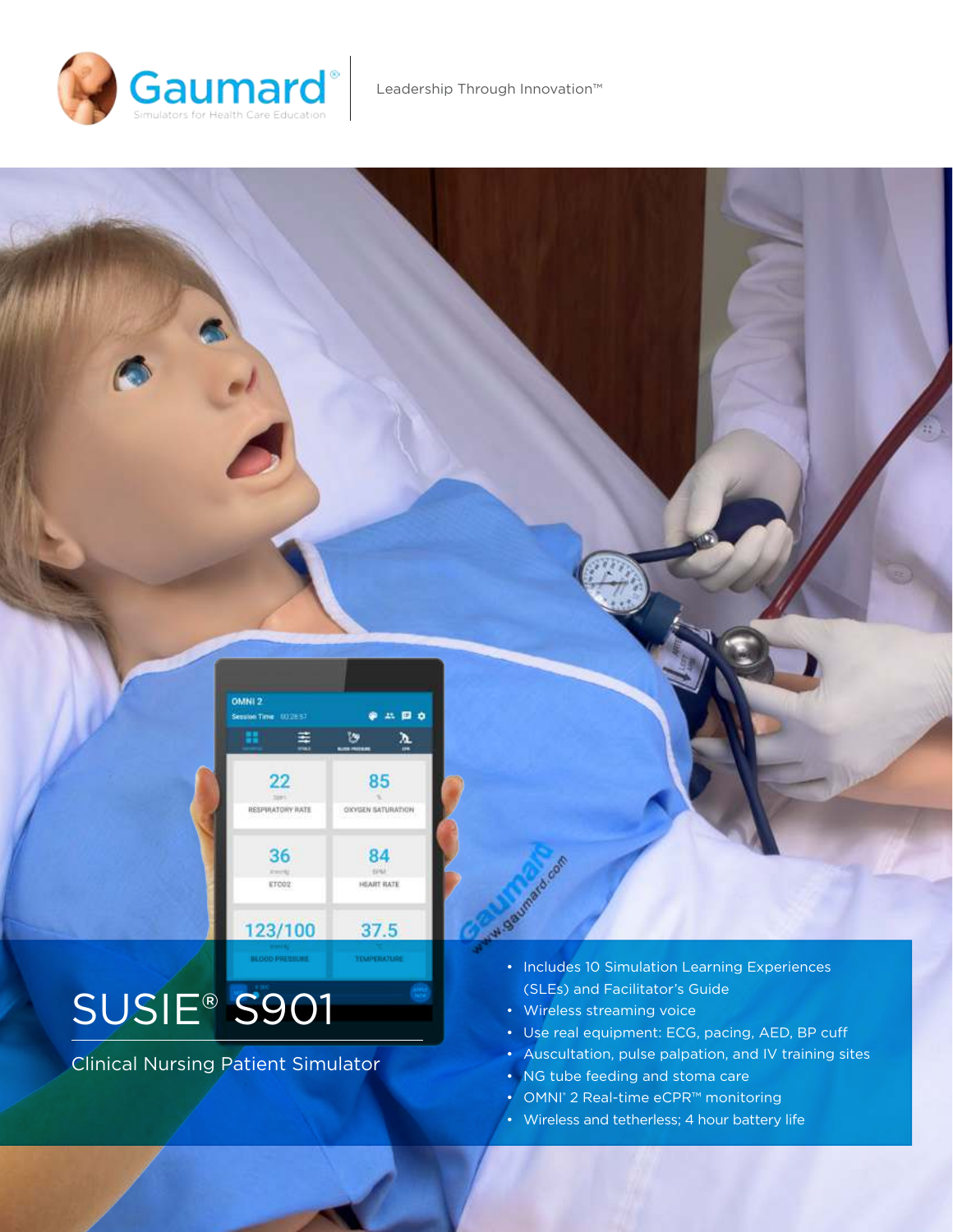# A Complete Solution Built For Achieving Outcome-Focused Success.

The new SUSIE S901 combines the best nursing patient simulator features with the latest evidencebased simulation methodology in one easy-to-use package. It is designed to help you deliver the most efective simulation learning experiences (SLEs) possible to ensure learners' success. SUSIE is ready-for-use out of the box for rapid integration into nursing curricula of all levels.



Includes 10 Nursing Simulation Learning Experiences (SLEs), a Facililator's Guide, and OMNI 2 Wireless Control interface.



# Gaumard Nursing Simulation Learning Experiences

The Gaumard Nursing Simulation Learning Experiences (SLEs) provide a learning resource comprised of 10 outcome-focused scenarios designed to replicate a clinical situation. Each comes complete with a detailed facilitator guide for setting up, planning, and facilitating the learning experience.

Includes 10 interactive OMNI 2 scenarios and a companion guide.

- · Acute Myocardial Infarction
- · Acute Respiratory Distress Syndrome Secondary to Motor Vehicle Crash
- · Asthma Attack
- · Chronic Obstructive Pulmonary Disorder Exacerbation
- · Fluid and Electrolyte Imbalance
- · Heart Failure
- · Hypoglycemia
- · New Onset Diabetes
- · Pneumonia
- · Sepsis

Each Nursing SLE includes the following key features:

- · Purpose of the SLE
- · Evidence-based rationale for the topic
- · Learning objectives of the SLE
- · Competencies addressed
- · Psycho-motor skills needed for successful participation
- · Patient's medical history
- · Supplies needed for the scenario
- · Provider's Orders
- · Prebriefing report to be given to students
- · Scenario timeline with facilitator cues
- · Scenario lowchart

Each Nursing SLE is mapped to the outcomes expected of graduates of nursing programs.

- · NCLEX-RN® Test Blueprint
- · BSN Essentials
- · QSEN competencies
- · IPEC core competencies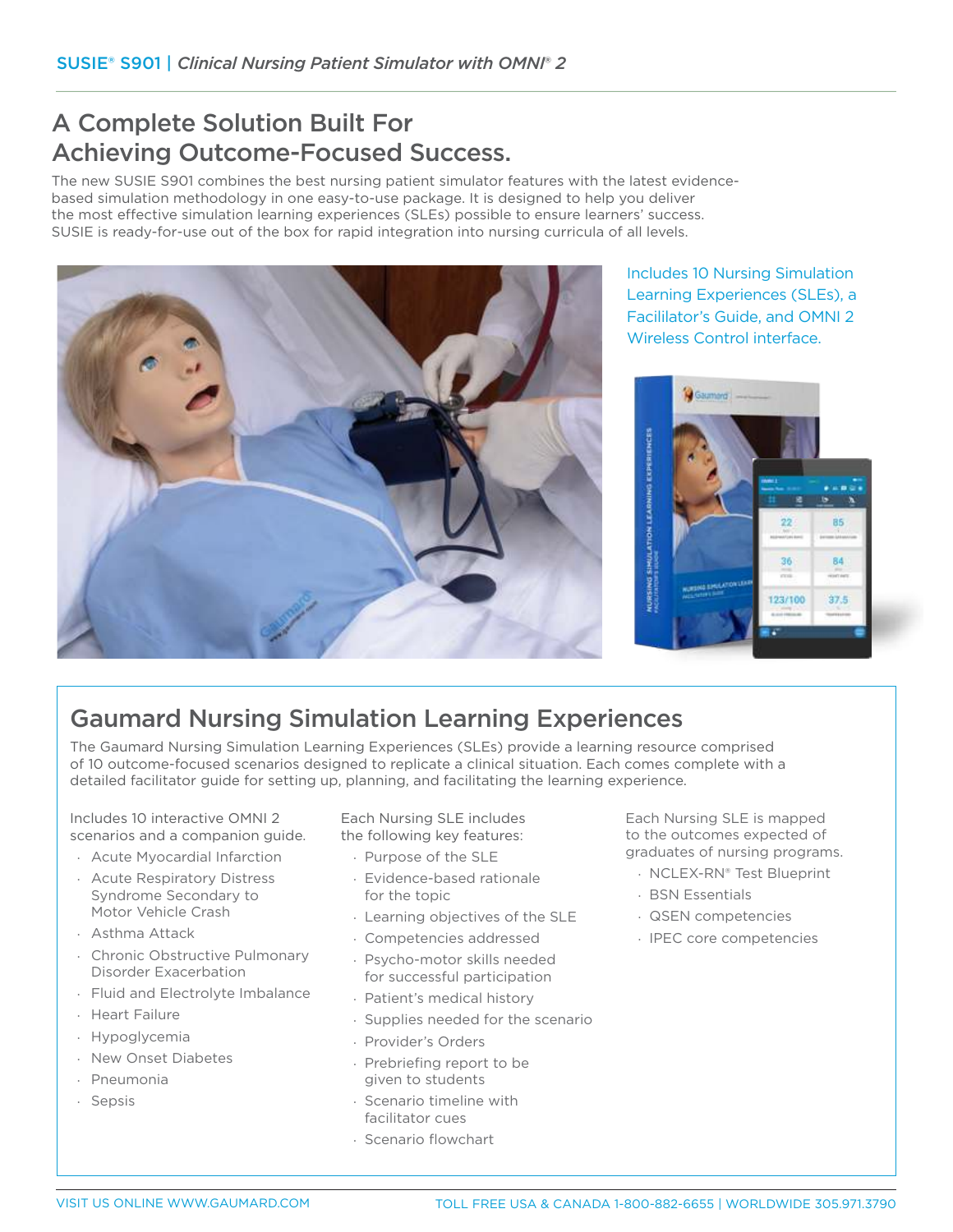# Perfect for both skills training and clinical simulation experiences.

SUSIE is realistic and completely wireless and tetherless. This means learners can practice correct techniques and use real devices in the skills lab and apply them in team building in-situ scenarios.





Select from pre-recorded speeches or be the voice of SUSIE® for enriched patient-provider interactions

Normal and abnormal airway, heart, lung and bowel sounds



Bilateral IV access for bolus and/or infusion training. Shoulder and thigh IM sites



eCPR™ - Monitor CPR quality metrics in real-time including rate and compression depth, no-flow time, and excessive ventilation



Supports nasogastric feeding and suctioning using real fluids



Attach real ECG electrodes and monitor rhythms in real-time. Capture, cardiovert, and pace using a real defibrillator and pads



Blood pressure can be taken using BP cuff, palpation, or auscultation methods



Interchangeable male/female genitalia allows catheterization; rectum supports enemas and removing intestinal fluids introduced via NG tube

# GENERAL

- Full body adult patient
- Tetherless and wireless; fully responsive during transport
- Wireless control at distances of up to 40 ft.
- Realistic joint articulation
- Compatible with optional
- vital signs patient monitor • OMNI 2 ready

# NEUROLOGIC

- Preprogrammed speech responses
- Wireless streaming voice

# AIRWAY

- Oral or nasal endotracheal intubation/suctioning
- Sensors detect depth of intubation
- Tracheostomy care
- Selectable airway sounds

# BREATHING

- Visible chest rise with BVM ventilation
- Ventilations are measured and logged
- Normal and abnormal lung sounds

# CARDIAC/CIRCULATION

- Normal and abnormal heart sounds, rates, and intensities
- ECG monitoring using real devices
- eCPR compressions and ventilations are measured and logged
- Monitor, capture, pace, and cardiovert using a real defibrillator
- Bilateral IV training arms and IM sites
- Measurable blood pressure and audible Korotkoff sounds
- Bilateral (automatic) carotid, radial, femoral, and pedal pulses

## GYN AND BREAST EXAM

- Advanced GYN exam with optional interchangeable uteri
- Practice breast examination techniques. Compatible with optional BSE training kit

# GASTROINTESTINAL

- NG/OG intubation and feeding
- Bowel sounds
- Patent stoma sites
- Colostomy, ileostomy, and stoma care
- Rectum supports enemas
- Male/Female catheterization